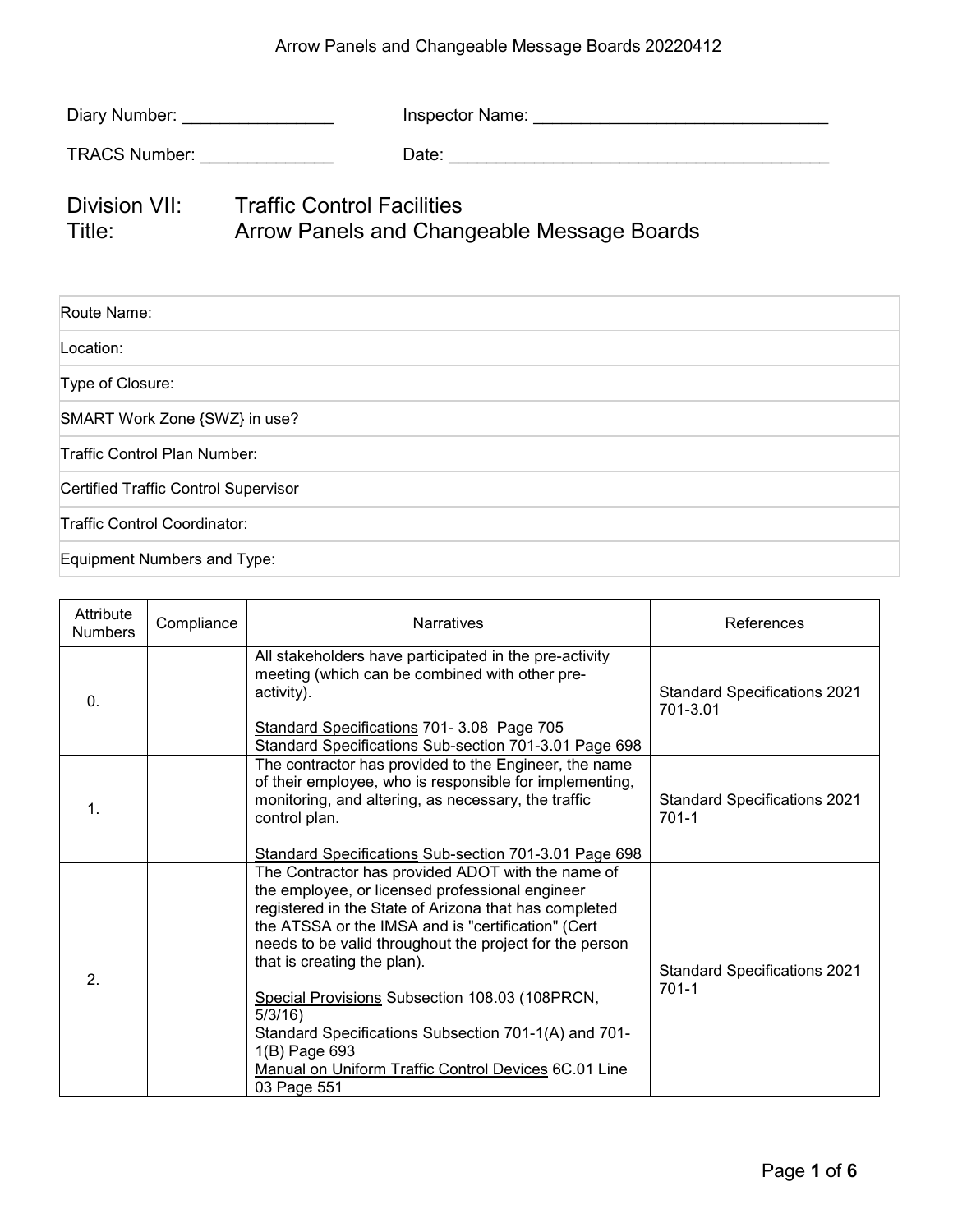| 3.  | The contractor has supplied the ADOT field office with a<br>letter certifying that the traffic control devices meet<br>NCHRP Report 350 criteria or M.A.S.H. (Manual for<br>Assessing Safety Hardware) requirements.<br><b>NCHRP Report 350</b><br>Traffic Control Design Guideline Page 5<br>Manual for Assessing Safety Hardware (M.A.S.H.)<br>Standard Specifications 2021 Sub-Section 701- 2.01<br>(B)(1) Page 694        | <b>Standard Specifications 2021</b><br>701-2.01 (B)(1) |
|-----|-------------------------------------------------------------------------------------------------------------------------------------------------------------------------------------------------------------------------------------------------------------------------------------------------------------------------------------------------------------------------------------------------------------------------------|--------------------------------------------------------|
| 4.  | The Contractor has submitted at the pre-construction<br>conference, a Certificate of Compliance for the<br>changeable message boards to be used on the project.<br>Standard Specifications 701- 3.08 Page 705<br>Special Provisions 710-2.01 (A) (1)                                                                                                                                                                          | <b>Standard Specifications 2021</b><br>701-3.08        |
| 5.  | <b>SMART Work Zone {SWZ}, the Contractor has</b><br>submitted the SWZ Technician name and Credentials to<br>the Engineer for Approval. (The technician is employed<br>by a Contractor that has a minimum of 3 years of<br>experience deploying SWZ technologies on projects<br>with roadway construction valued at one million dollars<br>or more.)<br>Special Provisions 710-2.01 (A) (2)                                    | Special Provisions 710-2.01<br>(A) (2)                 |
| 6.  | <b>SMART Work Zone, the Contractor has submit a SWZ</b><br>System Operations and Maintenance Plan for approved<br>FOUR weeks before mobilizing field equipment for<br>deployment to the Engineer for Approval.<br>Special Provisions 710-2.01 (A) (5)                                                                                                                                                                         | Special Provisions 710-2.01<br>$(A)$ (5)               |
| 7.  | <b>SMART Work Zone, the Contractor has submit a SWZ</b><br>system plan with a communications site assessment<br>and configuration plan to the Engineer for approval at<br>least six weeks before mobilizing field equipment for<br>deployment in the project area. The plan shall describe<br>the system logic and field device layout concepts to be<br>used.<br>Special Provisions 710-2.01 (A) (3) and 710-2.01 (A)<br>(4) | Special Provisions 710-2.01<br>(A)                     |
| 8.  | All traffic control representatives, both ADOT and the<br>contractor have a current copy of the approved traffic<br>control plan(s). This includes any changes or<br>modifications that are approved for the plan.<br>Standard Specifications Sub-section 701-1 Page 693                                                                                                                                                      | <b>Standard Specifications 2021</b><br>$701-1$         |
| 9.  | <b>SMART Work Zone, the Contractor has submitted the</b><br>SWZ system and the associated field devices as part of<br>the Traffic Control Plan.<br>Standard Specifications Sub-section 701-1 Page 693<br>Special Provisions 710-2.01 (A)                                                                                                                                                                                      | <b>Standard Specifications 2021</b><br>$701-1$         |
| 10. | <b>SMART Work Zone, its being monitoring by the</b><br>Approved SWZ technicians.<br>Special Provisions 710-2.01 (A) (1)                                                                                                                                                                                                                                                                                                       | Special Provisions 710-2.01<br>(A) (2)                 |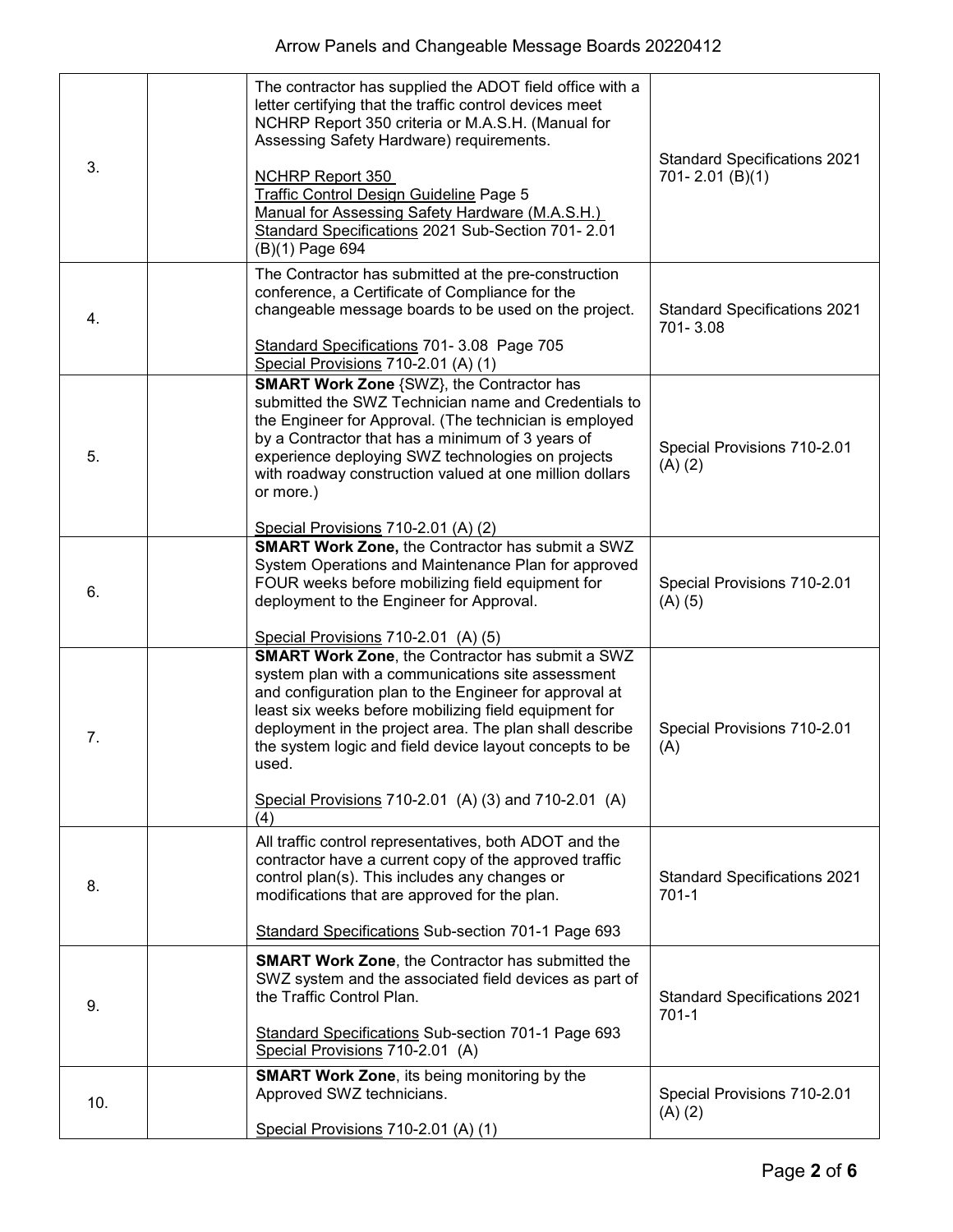| 11. | <b>SMART Work Zone in use, The technician is locally</b><br>available while the SWZ system is in use and able to<br>respond to the SWZ system issues in person within one<br>hour of notification.<br>Special Provisions 710-2.01 (A) (1)<br>Special Provisions 710-2.01 (A) (2)                                                                                                                                                                                                          | Special Provisions 710-2.01<br>(A)                  |
|-----|-------------------------------------------------------------------------------------------------------------------------------------------------------------------------------------------------------------------------------------------------------------------------------------------------------------------------------------------------------------------------------------------------------------------------------------------------------------------------------------------|-----------------------------------------------------|
| 12. | <b>SMART Work Zone, Contractor has coordinated with</b><br>the Engineer and provides the SWZ software user<br>training to the Department representatives and has<br>provided the Department representatives with SWZ<br>software user access privileges including alert<br>messages. During deployment in the SWZ area, the<br>contractor has submit the required SWZ system data<br>reports to the Engineer for approval within the Engineer<br>time frames.<br>Special Provisions 710-3 | Special Provisions 710-3                            |
| 13. | Changeable Message Boards (CMB) are located and<br>used per the Approved Traffic Control Plan.<br>Standard Specifications 701- 3.08 Page 705                                                                                                                                                                                                                                                                                                                                              | <b>Standard Specifications 2021</b><br>701-3.08     |
| 14. | Changeable Message Boards, whether it be day or<br>night, should be clearly visible and legible from 800-<br>feet.<br>MUTCD 6F.60 Line 11 Page 599<br>Standard Specifications 701- 3.08 Sub-Section (K)<br>Page 706                                                                                                                                                                                                                                                                       | <b>Standard Specifications 2021</b><br>701-3.08 (K) |
| 15. | When a changeable message is divided into two<br>phases (each phase is a maximum of Three Lines), the<br>display time for each phase should be at least 2<br>seconds, and the sum of the display times for both of<br>the phases should be a maximum of 8 seconds.<br>MUTCD 6F.60 Line 17 Page 600<br>MUTCD 6F.60 Line 20 Page 600<br>Traffic Control Design Guideline 09/2019 Page 9<br>Standard Specifications 701- 3.08 Page 706                                                       | <b>Standard Specifications 2021</b><br>701-3.08     |
| 16. | Changeable Message Boards are protected with a clear<br>Lexan-type or equivalent shield that does not interfere<br>with or diminish the visibility of the sign message.<br>Standard Specifications 701- 3.08 Page 706                                                                                                                                                                                                                                                                     | <b>Standard Specifications 2021</b><br>701-3.08     |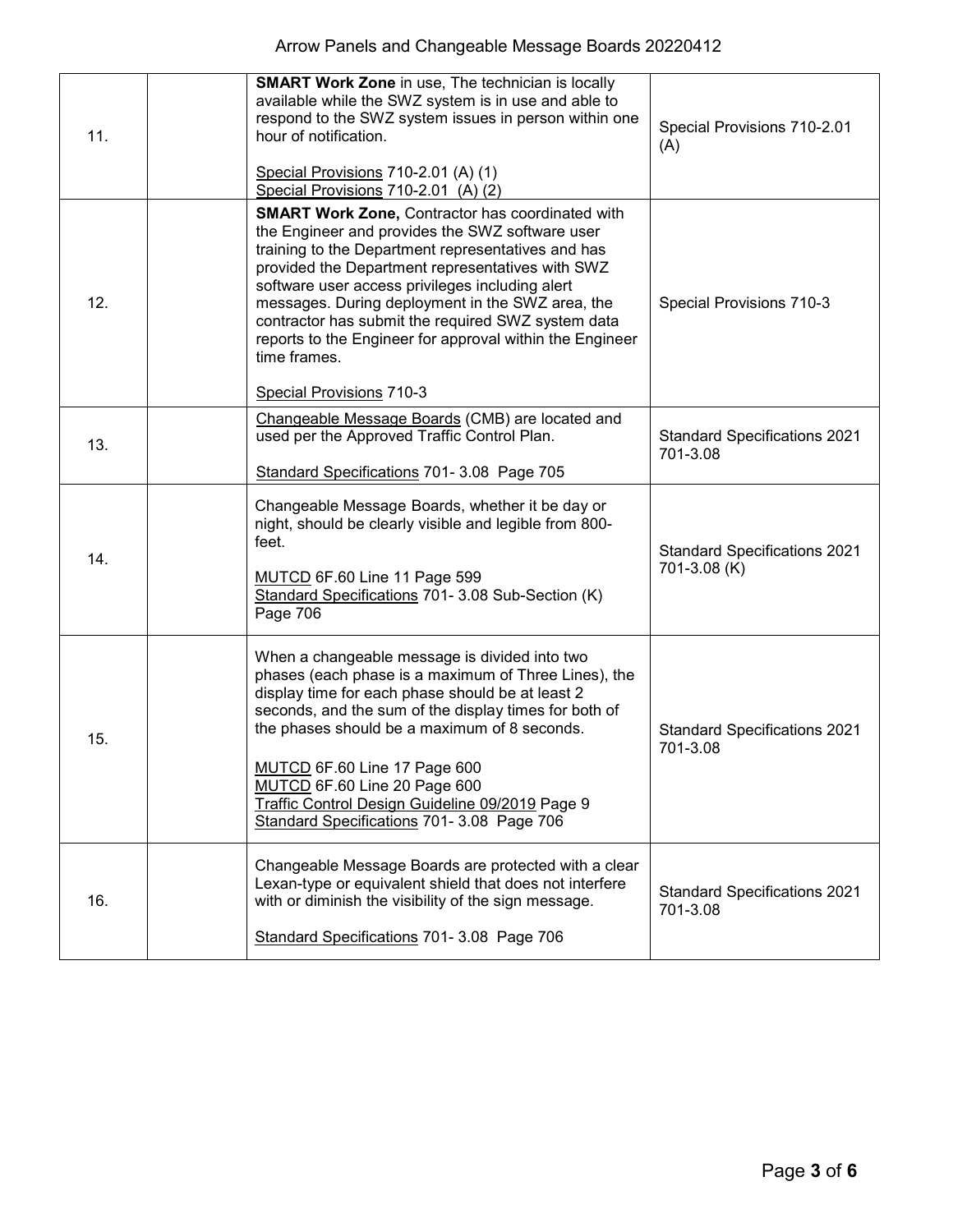| 17. | Changeable Message Board trailers are offset at least<br>8-feet from the nearest edge of the pavement. When<br>located behind a temporary concrete barrier (TCB), a<br>minimum offset of 6-feet will be required. When<br>shoulder-width is not available, a minimum 2-foot offset<br>from the nearest edge of pavement or TCB shall be<br>required.<br>Standard Specifications 701- 3.08 Page 706<br>Traffic Control Design Guideline 09/2019 Page<br>15MUTCD 6F.60 Line 30 Page 600                                           | <b>Standard Specifications 2021</b><br>701-3.08 |
|-----|---------------------------------------------------------------------------------------------------------------------------------------------------------------------------------------------------------------------------------------------------------------------------------------------------------------------------------------------------------------------------------------------------------------------------------------------------------------------------------------------------------------------------------|-------------------------------------------------|
| 18. | Changeable Message Boards when positioned on the<br>shoulder, it will be delineated with a minimum of 10<br>Type II barricades or vertical panels with Type C steady<br>burn lights with a spacing of 10 to 20 feet, or as shown<br>on the approved traffic control plan or installed per<br>ADOT Temporary Traffic Control Design Guidelines,<br>Figures SA 13 thru SA 17.<br>Standard Specifications 701- 3.08 Page 706<br>Traffic Control Design Guideline 09/2019 Page A15 thru<br>A19 Page<br>MUTCD 6F.60 Line 33 Page 601 | <b>Standard Specifications 2021</b><br>701-3.08 |
| 19. | Changeable Message Boards trailer is placed on a level<br>surface or the sign is adjusted to level with the roadway<br>surface. The contractor shall provide any necessary<br>incidental grading and clearing work required.<br>Standard Specifications 701- 3.08 Page 707<br>MUTCD 6F.60 Line 29 Page 600                                                                                                                                                                                                                      | <b>Standard Specifications 2021</b><br>701-3.08 |
| 20. | Changeable Message Boards panel is 5-feet (in Rural<br>areas) or 7-feet (in Urban Areas) from the top of the<br>roadway to the bottom of the panel when in operation.<br>Standard Specifications 701-1 Page 693<br>MUTCD 6F.60 Line 26 Page 600                                                                                                                                                                                                                                                                                 | <b>Standard Specifications 2021</b><br>$701-1$  |
| 21. | When portable Changeable Message Boards are not in<br>use, they should be moved a minimum of 30 feet from<br>the edge of the pavement, outside of the clear zone or<br>shielded behind a traffic barrier and turned away from<br>traffic. If relocation or shielding is not practical, they<br>should be delineated with retro-reflective Temporary<br>Traffic Control devices.<br>Standard Specifications 701- 3.08 Page 706<br>MUTCD 6F.60 Line 32 Page 601                                                                   | <b>Standard Specifications 2021</b><br>701-3.08 |
| 22. | Ninety percent or more of the pixels per character<br>module are operating properly. The message must be<br>understood, regardless of pixel count.<br><b>Temporary Traffic Control Devices</b><br>https://adotnet.az.gov/content/quality-guidelines-<br>temporary-traffic-control-devices                                                                                                                                                                                                                                       | <b>Standard Specifications 2021</b><br>701-3.08 |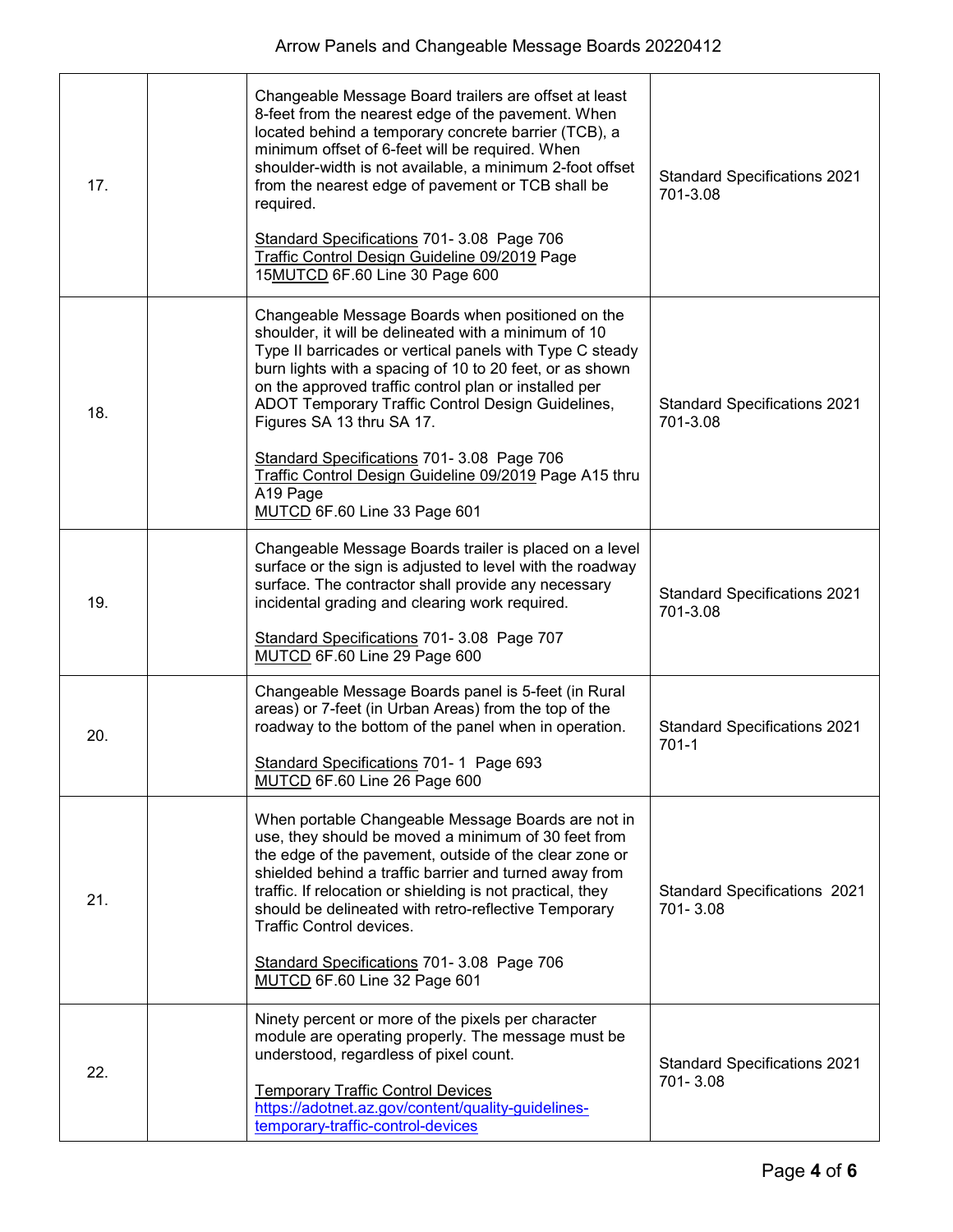| 23. | Additional Changeable Message Boards are added<br>whenever a message is longer than two phases (each<br>$phase = three lines$ ).<br>Manual on Uniform Traffic Control Devices 6F.60 Line<br>17 Page 601<br>MUTCD 6F.60 Line 20 Page 601                                                                                                                                                                              | <b>Standard Specifications 2021</b><br>701-3.08                                                 |
|-----|----------------------------------------------------------------------------------------------------------------------------------------------------------------------------------------------------------------------------------------------------------------------------------------------------------------------------------------------------------------------------------------------------------------------|-------------------------------------------------------------------------------------------------|
| 24. | The correct size of the Changeable Message Board is<br>being used.<br>Standard Specifications 701-3.08 Page 705 and 706<br>MUTCD 6F.60 Line 14                                                                                                                                                                                                                                                                       | <b>Standard Specifications 2021</b><br>701-3.08                                                 |
| 25. | The Changeable Messages Board is using the<br>approved messages. Word Message meets MUTCD<br>Section 1A.15, Tables 1A-1 or 1A-2 when abbreviated<br>is applicable. (Messages are on file)<br>MUTCD Section 1A.15 Page 24<br>MUTCD Table 1A.-1 Page 24<br>MUTCD Table 1A-2 Page 25<br>MUTCD Section 2A.13 Page AZ-31<br><b>MUTCD</b> Section 2E.17 Abbreviations Page 192<br>Temporary Traffic Control Devices Page 9 | <b>Traffic Control Plan</b>                                                                     |
| 26. | Arrow Panels are located and used per the Approved<br>Traffic Control Plan (TCP). When a traffic control plan is<br>included in the project plans, this plan shall govern<br>unless an alternate plan, submitted by the contractor, is<br>signed and accepted by the Engineer.<br>Standard Specifications 701-1 Page 693                                                                                             | <b>Standard Specifications</b><br>2021 701-1                                                    |
| 27. | The height of the arrow panel is 7' from the top of the<br>roadway to the bottom of the panel (except on vehicle-<br>mounted panels - should be as high as practicable).<br>MUTCD 6F.61 Line 09 Page 601                                                                                                                                                                                                             | MUTCD 6F.61                                                                                     |
| 28. | Arrow panels are only used for lane closures. They are<br>not used to shifting the travel lanes.<br>MUTCD 6F.61 Line 25 Page 603                                                                                                                                                                                                                                                                                     | MUTCD 6F.61                                                                                     |
| 29. | The correct size of arrow panels is used (Type A, Type<br>B, Type C, or Type D).<br>MUTCD 6F.61 Figure 6F-6 Page 602                                                                                                                                                                                                                                                                                                 | MUTCD 6F.61                                                                                     |
| 30. | Arrow Panels are visible for the type in use (A = $1/2$<br>mile, $B = 3/4$ , $C = 1$ mile and $D = 1/2$ mile).<br>MUTCD 6F.61 Figure 6F-6 Page 602                                                                                                                                                                                                                                                                   | MUTCD 6F.61                                                                                     |
| 31. | All Arrow Panel lights are working properly.<br>Quality Guidelines for Temporary Traffic Control<br>Devices Figures 10 thru 12<br>https://adotnet.az.gov/content/quality-guidelines-<br>temporary-traffic-control-devices                                                                                                                                                                                            | <b>Quality Guidelines for</b><br><b>Temporary Traffic Control</b><br>Devices Figures 10 thru 12 |